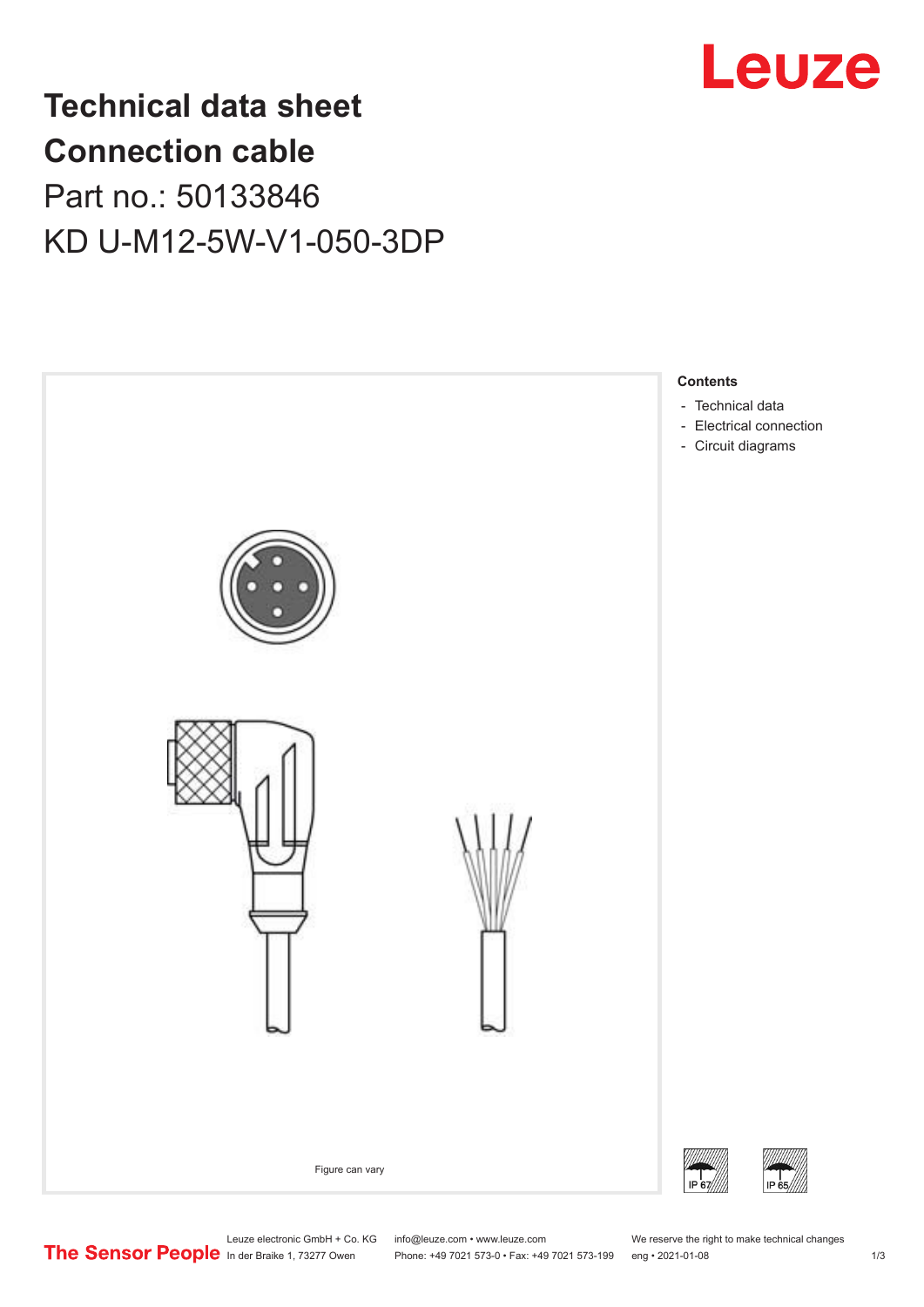# <span id="page-1-0"></span>**Technical data**

## **Electrical data**

**Performance data Operating voltage** Max. 125 V AC/DC

## **Connection**

| <b>Connection 1</b>                                    |                                                                                                        |
|--------------------------------------------------------|--------------------------------------------------------------------------------------------------------|
| <b>Type of connection</b>                              | Connector                                                                                              |
| <b>Thread size</b>                                     | M <sub>12</sub>                                                                                        |
| <b>Type</b>                                            | Female                                                                                                 |
| Handle body material                                   | <b>PUR</b>                                                                                             |
| No. of pins                                            | $5 - pin$                                                                                              |
| Encoding                                               | A-coded                                                                                                |
| Version                                                | Angled                                                                                                 |
| Connector, LED                                         | Yes                                                                                                    |
| Lock                                                   | Screw fitting, nickel-plated diecast zinc,<br>recommended torque 0.6 Nm, self-<br>locking              |
| <b>Connection 2</b>                                    |                                                                                                        |
| Type of connection                                     | Open end                                                                                               |
| <b>Cable properties</b><br><b>Number of conductors</b> | 5 Piece(s)                                                                                             |
| Wire cross section                                     | $0.34 \, \text{mm}^2$                                                                                  |
| <b>AWG</b>                                             | 22                                                                                                     |
| Sheathing color                                        | <b>Black</b>                                                                                           |
| <b>Shielded</b>                                        | <b>No</b>                                                                                              |
| Silicone-free                                          | Yes                                                                                                    |
| Cable design                                           | Connection cable (open on one end)                                                                     |
| Cable diameter (external)                              | $5.9 \text{ mm}$                                                                                       |
| Cable length                                           | 5.000 mm                                                                                               |
| <b>Sheathing material</b>                              | PVC                                                                                                    |
| <b>Wire insulation</b>                                 | <b>PVC</b>                                                                                             |
| Suitability for drag chains                            | No                                                                                                     |
| Properties of the outer sheathing                      | Free of CFC, cadmium, silicone and<br>lead, easily machine-processable                                 |
| Resistance of the outer sheathing                      | Good oil, gasoline and chemical<br>resistance, flame retardant in<br>accordance with UL 1581 VW1 / CSA |

ET<sub>1</sub>

| <b>Width across flats</b>                                       | $13 \text{ mm}$          |
|-----------------------------------------------------------------|--------------------------|
| <b>Bending cycles</b>                                           | 2,000,000 Piece(s)       |
| Bending radius, flexible laying, min.                           | Min. 10 x cable diameter |
| Bending radius, stationary laying, min. Min. 5 x cable diameter |                          |
| <b>Operation and display</b>                                    |                          |
| Number of LEDs                                                  | 3 Piece(s)               |
| <b>Environmental data</b>                                       |                          |
| Ambient temperature, operation,<br>flexible use                 | $-570 °C$                |
| Ambient temperature, operation,<br>stationary use               | $-30$ 70 °C              |
| <b>Certifications</b>                                           |                          |
| Degree of protection                                            | IP 65                    |
|                                                                 | IP 67                    |
| <b>Classification</b>                                           |                          |
| <b>Customs tariff number</b>                                    | 85444290                 |
| eCl@ss 5.1.4                                                    | 27279201                 |
| eCl@ss 8.0                                                      | 27279218                 |
| eCl@ss 9.0                                                      | 27060311                 |
| eCl@ss 10.0                                                     | 27060311                 |
| eCl@ss 11.0                                                     |                          |
|                                                                 | 27060311                 |

Leuze

**ETIM 6.0** EC001855 **ETIM 7.0** EC001855

**Mechanical data**

# **Electrical connection**

## **Connection 1**

| <b>Type of connection</b> | Connector                                                                             |
|---------------------------|---------------------------------------------------------------------------------------|
| <b>Thread size</b>        | M <sub>12</sub>                                                                       |
| <b>Type</b>               | Female                                                                                |
| Handle body material      | <b>PUR</b>                                                                            |
| No. of pins               | $5 - pin$                                                                             |
| Encoding                  | A-coded                                                                               |
| Version                   | Angled                                                                                |
| <b>Connector, LED</b>     | <b>Yes</b>                                                                            |
| Lock                      | Screw fitting, nickel-plated diecast zinc, recommended<br>torque 0.6 Nm, self-locking |